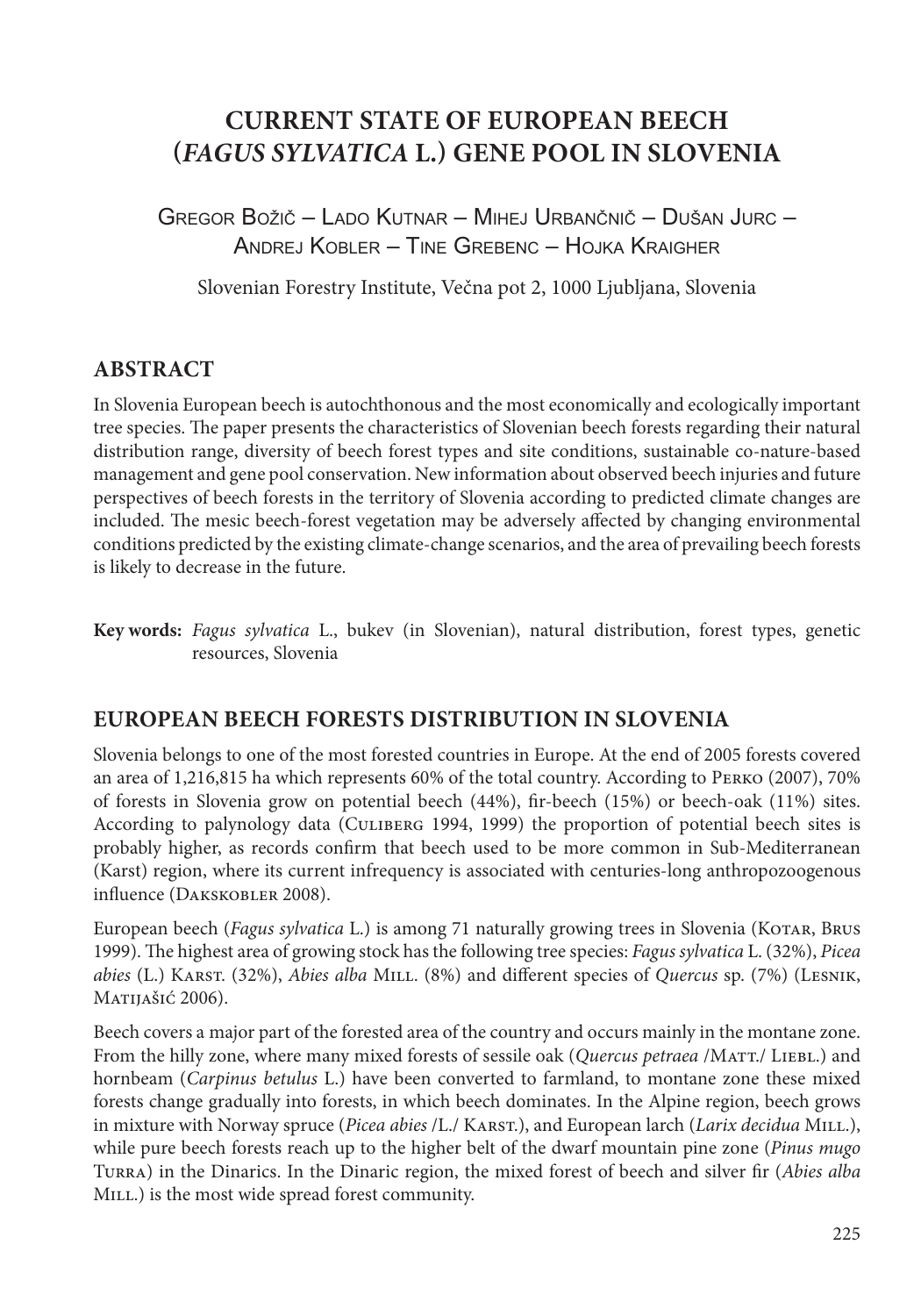In Slovenian forests diverse vegetation patterns have been recognized (Zupančič 1996). The most important beech forests as regards surface area, their size, economic value and protective and biotopic roles are listed below (Dakskobler 2008). Beech forests on acid (dystric) soil are found under the following: acidophilic beech forest with hard fern (*Blechno-Fagetum*)*,* moderately acidophilic beech forest with chestnut (*Castaneo-Fagetum sylvaticae*), and moderately acidophilic beech forest with white wood-rush (*Luzulo-Fagetum*). In the hilly areas and submontane altitudinal belt the following forest communities on calcareous or calcareous-silicate bedrocks are commonly found: submontane beech forest with pyrenees star-of-Bethlehem (*Ornithogalo pyrenaici-Fagetum*), submontane beech forest with hacquetia (*Hacquetio-Fagetum*), beech and sessile oak forest with ivy (*Hedero-Fagetum*), and subpanonic beech forest with vetch (*Vicio oroboidi-Fagetum*). In the montane and altimontane belt the most extended beech forests are montane beech forest in association with dead nettle (*Lamio orvalae-Fagetum*), beech forest with goatsbeard (*Arunco-Fagetum*), the Dinaric montane fir and beech forest (*Omphalodo-Fagetum*), high-montane beech forest with bitter-cress (*Cardamini savensi-Fagetum*), high-montane beech forest with rue-leaved isopyrum (*Isopyro-Fagetum*), and beech forest with hairy alpine-rose (*Rhododendro hirsuti-Fagetum*)*.* On warmer sites in the submontane and montane belt, beech occurs in termophilic beech and hop-hornbeam forest (*Ostryo-Fagetum*) and beech forest with autumn moor grass (*Seslerio autumnalis-Fagetum*). In the altimontane and subalpine belt predominantly in the Alps, beech occurs in the alpine beech forest (*Anemono trifoliae-Fagetum*), fir and beech forests with homogyne (*Homogyno sylvestris-Fagetum*), altimontane beech forest with large white buttercup (*Ranunculo platanifolii-Fagetum*)*,* and subalpine beech forest with holly-fern (*Polysticho lonchitis-Fagetum*).

Forest stands of all listed communities are part of the habitat types in EU Community interest (Habitat Directive 1992). Surface distribution of beech communities in Slovenia can be found in two vegetation maps in scale 1: 100,000 (Košir et al. 1974, 2003), and in scale 1:400,000 (Čarni et al. 2002).

# **CHARACTERISTICS AND FOREST MANAGEMENT**

European beech in Slovenia grows and forms communities in all phytogeographical regions (Wraber 1969), on all terrain positions and slope orientations, on calcareous, silicate and mixed calcareoussilicate bedrock. It occurs on different soil types: lithosols, regosols, rendzinas, rankers, brown soils on limestones and dolomites, eutric and distric brown soils, lessivé soils, podzols, semipodzols and pseudogleys (Urbančič et al. 2005), from hills (150 m a. s. l.) to the subalpine belt (1,650 m a. s. l.) (Dakskobler 2008).

According to the international soil classification (WRB 2006) different soil groups with soil subunits were determined on beech sites. Fir-beech forests and beech forests on carbonate parent material (as limestones, dolomites, marls, flyschs etc.) mostly overgrow Leptosols, Phaeozems, Cambisols and/or Luvisols with eutric to calcaric properties. For beech-oak forests Luvisols on limestones and dolomites are characteristic. Acidophilic beech forests mostly cover Leptosols, Umbrisols, Cambisols, Alisols and/or Acrisols with dystric properties developed on non-carbonate parent material.

Special beech sites can be rarely found also on folic Histosols (high mountains), Regosols (eroding areas, unconsolided material), Podzols (bases poor siliceous parent material, in areas with high precipitations) or Planosols (on clayey sites).

In the Alpine and Dinaric high mountain belt (alpine vegetation belt), in cold air pools (frost hollows), in lowlands on hydromorphic soil, and on steep, stony, rocky or explicitly sunny and warm sites in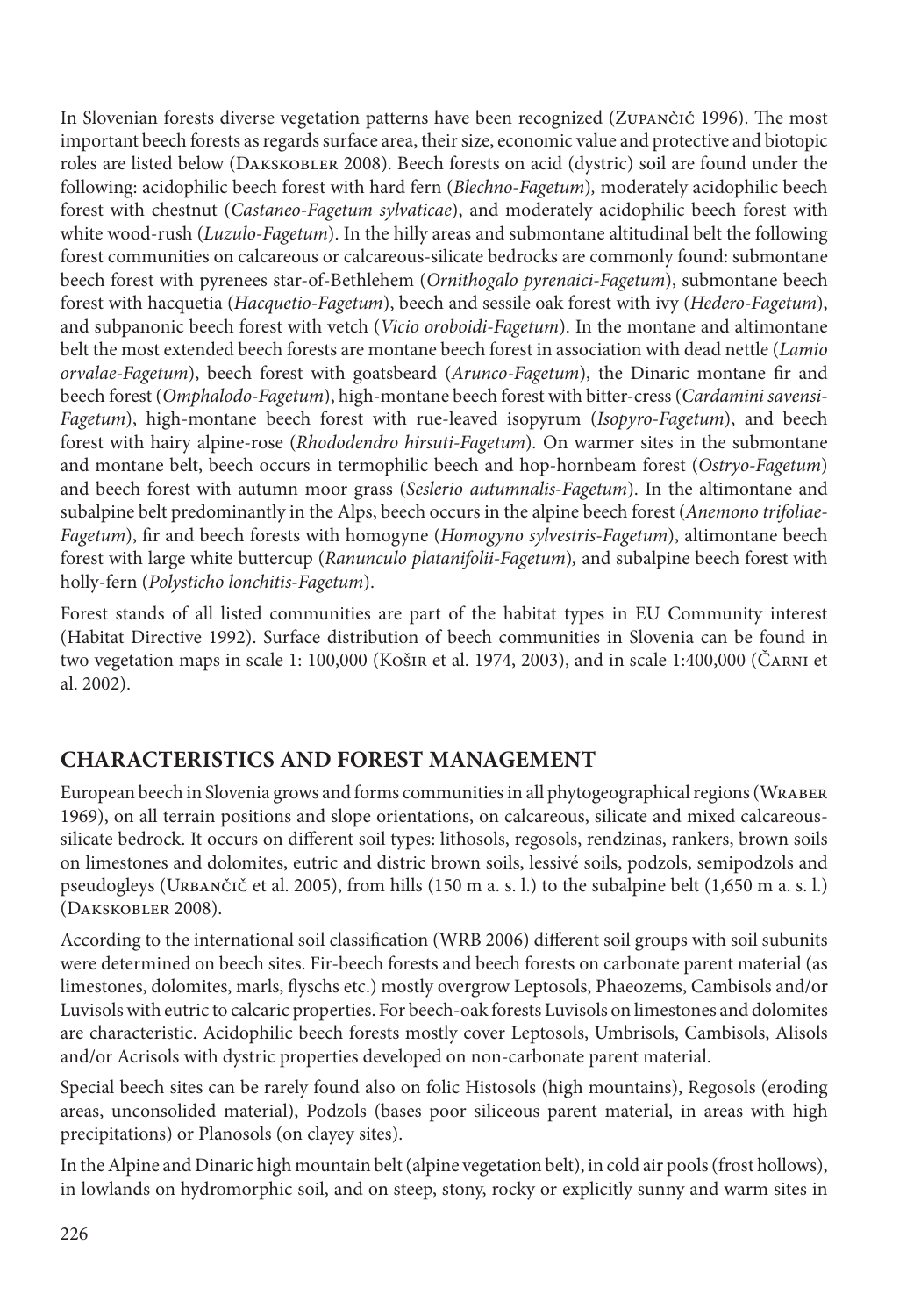the Sub-Mediterranean and in the hinterland, the climatic and soil conditions are mainly unsuitable for beech.

Forests as a renewable natural resource with their multiple roles are ranked among the country natural wealth. Forestry is traditionally co-nature-based and oriented in sustainable and multifunctional management regardless of the ownership. Clearcuts are forbidden since 1947. Natural regeneration is promoted wherever possible. Renewal work with care for forest young components is carried out on 10,000 – 12,000 ha per annum. If seedlings are used, they should originate from known seed sources in Slovenian forests and from adequate tree species and provenances. Replanting with sowing and seedlings is carried out annually on ca 500 ha, mainly for implementation of the long-term ecological improvement (conversion) from spruce monocultures growing in natural beech or beech-silver fir sites to broadleaved forests. To achieve the conversion, a combination of natural and artificial regeneration starting as advanced planting is preferred (Diaci 2006). On average 130,000 beech seedlings from local provenances are planted annually. Tree seeds and seedlings are collected from officially approved selected seed stands or from the source identified seed stands in the Slovenian forests.

Managements regimes in beech forests are carried out with regard to the site, stand conditions and silviculture technique used (irregular shelterwood system, single tree selection system or group selection system). In managed beech forests only small-scale regeneration practices are applied. The regeneration is usually induced through diffuse opening in the canopy layer. The total growing stock for beech in 2005 was 95,486,453  $\text{m}^3$  (SFS, 2006). Beech is present in 89% (> 1 million ha) of total forested area. In 73% of the area (851,333 ha) its presence in growing stock is more than 5%. Annual harvesting of beech in 2005 was 795,470 m<sup>3</sup>, representing 66.1% of total yearly felling of broadleaved tree species in Slovenia and 24.6% of total amount of all trees harvested. Long-term monitoring revealed a 15.8% average level of defoliation of beech in the years 1993 – 2005.

In 2008 the prices of non coniferous roundwood in Slovenia (fco. forest road) were for sawlogs (beech) 63.60 EUR/m<sup>3</sup>, pulpwood, round and split 32.56 EUR/m<sup>3</sup>, other industrial roundwood 37.32 EUR/m3 , wood fuel 32.60 EUR/m3 (Statistical Office of the Republic of Slovenia; http://www.stat.si).

Legislation in regards to forestry includes the Forest Act (UL RS, no. 30/93, 13/98, 56/99, 67/02, 110/02, 112/06, 115/06, 110/07) and the Act on Forest Reproductive Material (ULRS, no. 58/02, 85/02), which was based on the Directive on the marketing of forest reproductive material (1999/105/ EC). Supporting documents: three regulations, 19 rules and two other legally documents are valid (http://www.mkgp.gov.si).

## **BEECH DISEASES AND PESTS**

In Slovenia, sanitary felling of beech comprised  $1,021,000$  m<sup>3</sup> in the period 1995 – 2006, which represents 9.9% of all sanitary felling and 3.1% of total felling in this period (Timber, ZGS). The highest percentage in the sanitary felling of beech was due to sleet damages (46%), forest operation damages (18.8%), wind throw (14.2%) and snow (11.5%). Diseases of beech were the cause of 4.6% of sanitary felling while other damages (pests, game, pollution, unknown reasons) were the cause of 4.9% of sanitary felling.

In the last few years different symptoms of beech injuries and dieback were observed locally in Slovenian forests. With expected climate change harmful biotic factors are expected to intensify and extend over wider areas (Jurc 2007, Ogris, Jurc, Jurc 2008). Stands suffering from extreme dry and hot weather were more susceptible to *Armillaria* spp. and unusual cases of fast mycelial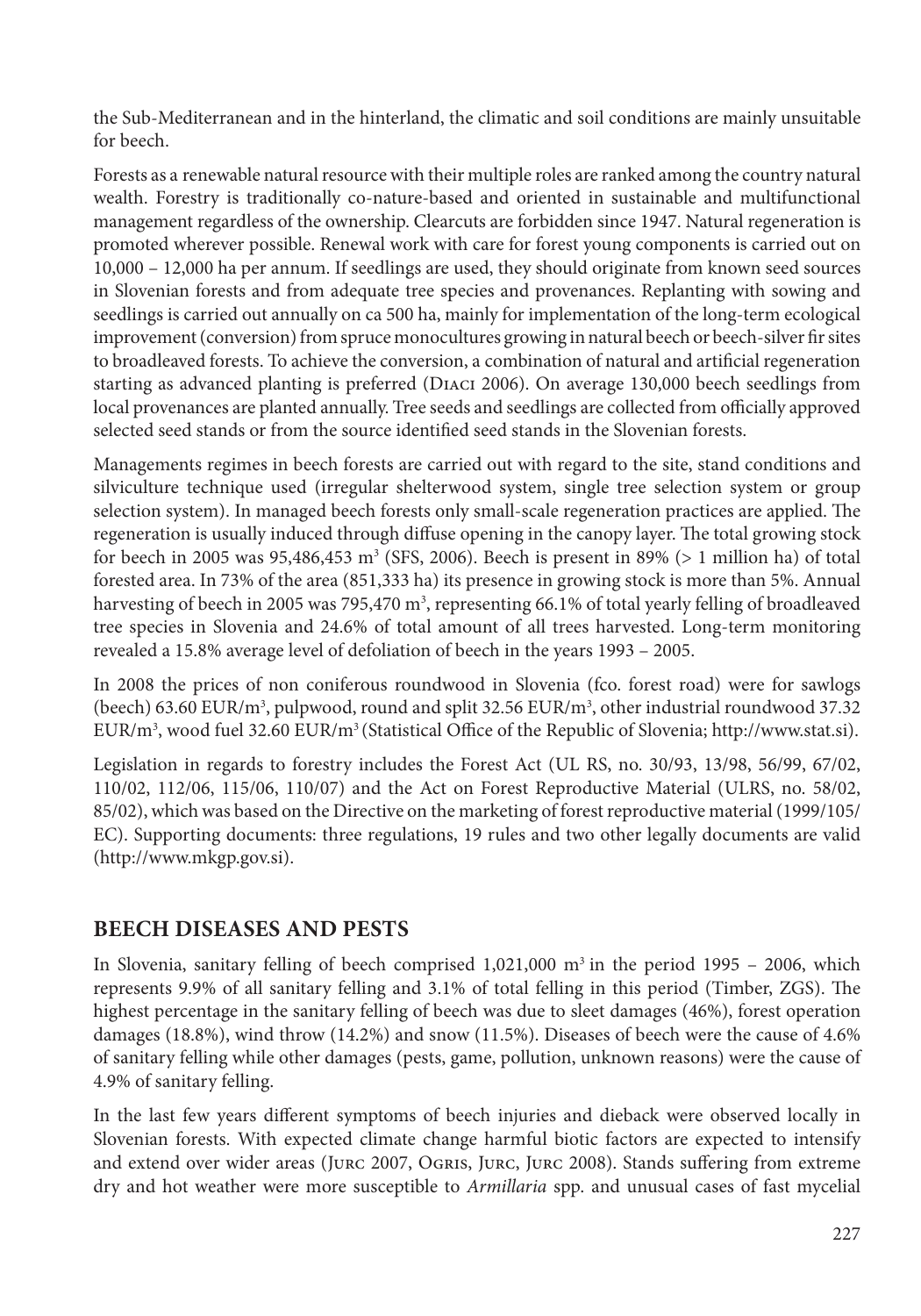spread in the cambial zone of seemingly healthy beech trees were observed. *Fomes fomentarius* (L.) J. J. Kickx, *Ganoderma* spp., and *Kretzschmaria deusta* (Hoffm.) P. M. D. Martin were frequent invaders of sun-burnt portions of the bark. Oportunistic pathogens as *Nectria coccinea* (Pers.) Fr., *Neonectria ditissima* (Tul. & C. Tul.) Samuels & Rossman and *Nectria cinnabarina* (Tode) Fr.) which are the cause of cankers and branch dieback appeared in a wider extent. In central part of Slovenia infrequent symptoms of *Phytophthora* infections occurred. Isolates in pure cultures were identified as *Phytophthora cambivora* (PETRI) BUISMAN and *P. citricola* SAWADA. At the edge of the beech area in Slovenia (E & W parts of the country) cases of massive top dieback of mature beech trees were observed. Bark of the trees was necrotized and some necrosis extended downwards to mid stem heights. On the dead bark numerous stromata of *Biscogniauxia nummularia* (BULL.) Kuntze developed. The trees were occasionally also attacked by beech bark beetle, *Taphrorychus bicolor* HERBST and beech splendour beetle, *Agrilus viridis* L., which, in these cases, were secondary pests. Some stands of beech showed attack of ambrosia beetle *Xyloterus domesticus* L. Although the number of entrance holes on a single trunk could be small, the sourrounding bark dies out in large oval necrosis. Wood degrading fungi spread relatively fast in wounded trunks causing rapid deterioration of their value. In recent years some outbreaks of leaf disease caused by endophytic fungus *Apiognomonia errabunda* (ROBERGE ex DESM.) HÖHN. were also detected. The populations of primary pests reducing leaf tissues (*Rhynchaenus fagi* L.), or sucking on leaves and bark (*Cryptococcus fagisuga* Lindiger, *Phyllaphis fagi* L.), have expanded in recent years, causing considerable defoliation, browning of leaves and weakening of the trees.



Fig. 1: Present distribution of beech (Fagus sylvatica L.) in Slovenia according to its share in growing stock (SFS, PISEK 2005)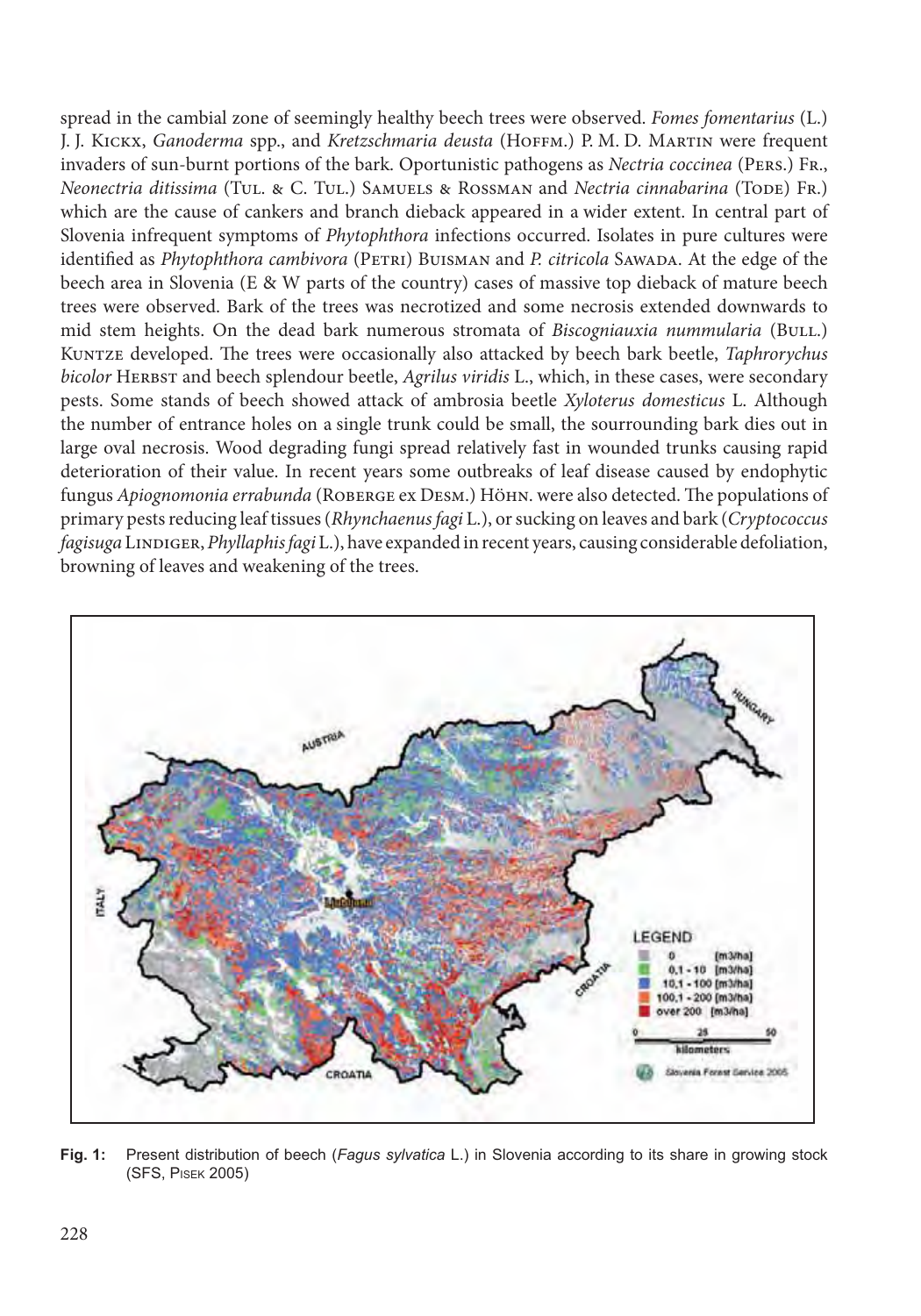#### **EUROPEAN BEECH GENE POOL PRESERVATION AND CONSERVATION ON NATIONAL LEVEL**

After the primary succession in the postglacial period, the larger part of the Slovenian territory was overgrown by forests, above all by beech and fir-beech forests (ŠERCELJ 1996). Results of genetic analysis of European beech populations in Central and South Eastern Europe using isoenzymes as gene markers have shown the existence of genetic differences between provenances of beech from north-western part of the investigated area and provenances of beech from eastern part of the Balkan Peninsula (Brus 1999, Brus, Horvat-Marolt, Paule 1999). The obtained results supported the hypothesis that during the ice ages the European beech was present in microrefugia at the South Eastern periphery of the Alps and on the territory of today's Slovenia (Brus, Horvat-Marolt, Paule 2000, Brus 2008a). Findings were confirmed by the Magri et al. (2006) study which analyzed large palaeobotanical and genetical data of common beech in Europe. The territory of today's Slovenia was one of the main source areas for the post-glacial development of beech and supposedly the most important glacial refugia for its re-colonization in Europe (Magri et al. 2006, Brus 2008b). Development of beech forests allowed a possibility that European beech in the territory of present day Slovenia passed the way of genotypic specialization which resulted in locally adapted races or ecotypes.

Conservation of locally adapted races is ensured by approved forest seed objects, through protection of natural parks, natural monuments, and forest reserves (virgin forests). In the network of 173 virgin forest reserves which was established in the 1970s on suitable sites (MLINŠEK 1980), beech is the dominant species in 62% with high share in its growing stock (SMOLEJ et al. 1998). However conservation of forest genetic resources in Slovenia is traditionally an integral part of close-tonature and sustainable forest management and linked to the Forest Act (1993). In order to mitigate the impacts of climate changes on forests and to enhance their sustainability with promotion of dynamic genetic processes for adaptation to changing environmental conditions, collection and use of forest beech reproductive material is strictly implemented through the Act on Forest Reproductive Material (ULRS, no. 58/02, 85/02) and the Rules on requirements and approval procedure of basic forest reproductive material (FRM) in the categories "source identified" and "selected" and Slovenian national list of basic material (ULRS, no. 91/03). The main criteria for approval of seed sources for multifunctional forestry are autochthony, effective population size, adaptation to site conditions, health status and resistance, uniformity, isolation of the stand, age and development stage of population, volume production, quality of wood and the form and growth habit. European beech seed sources which are approved in category "selected" need to be at least 5 ha in extent, to contain 70 phenotypically acceptable fructifying trees, and up to 20% of phenotypically less favourable trees (Kraigher, Pučko, Božič 2004).

The national list of basic forest reproductive material in Slovenia is established and published by the Slovenian Forestry Institute (SFI) each year in the official gazette and on SFI web page. As for current state of European beech basic material (seed sources) for reproductive material in Slovenia, to 01/01/2009 (Kraigher et al. 2009) the following basic material sources have been registered: in the category "source identified" 269 ha (7 seed stands from 3 regions of provenance); in the category "selected" 504 ha (20 seed stands from 7 regions of provenance); whereas four seed stands have been notified out of the total area of 203 ha as European beech dynamic "gene conservation units", of all stands classified under category "selected sources".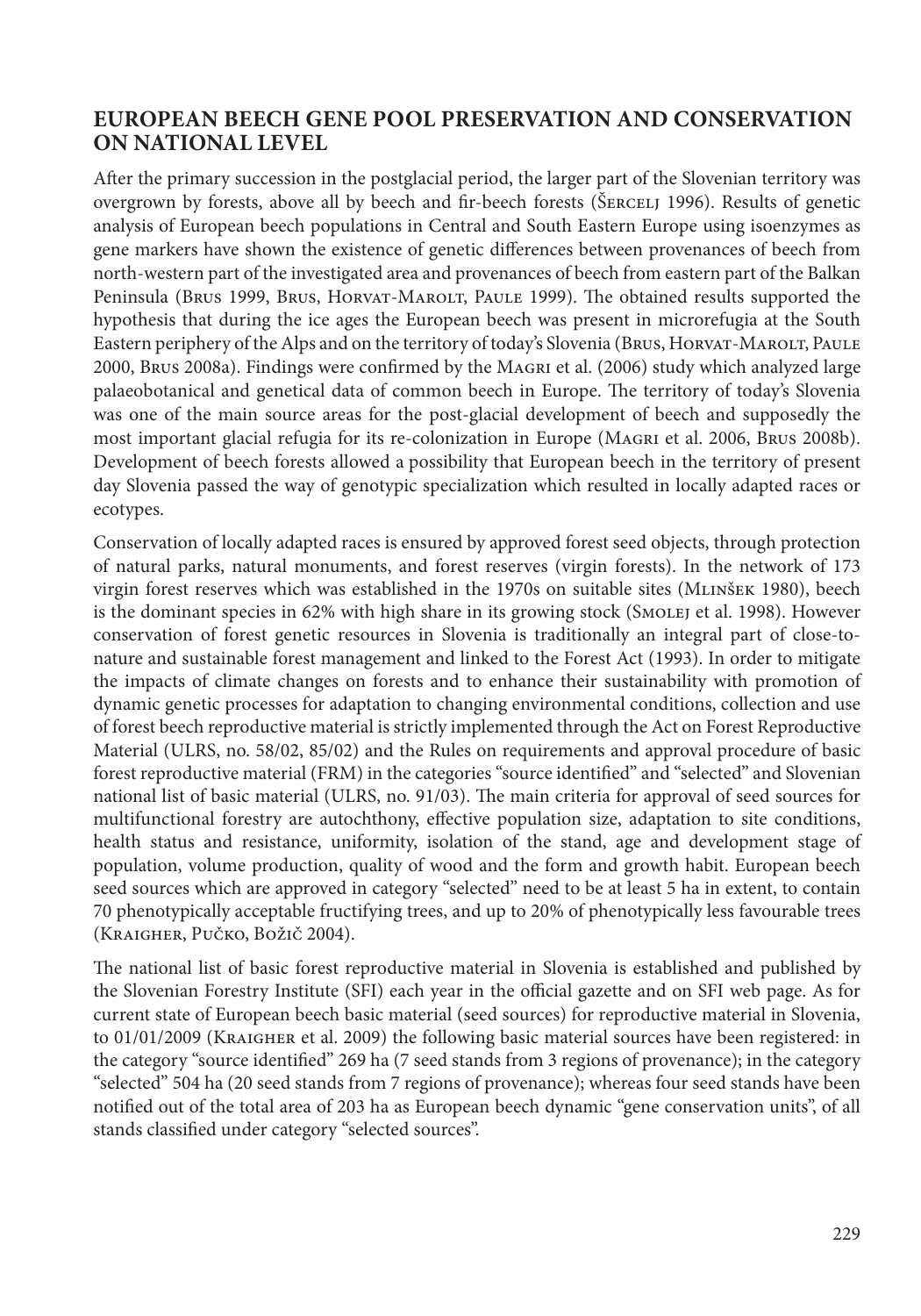

Fig. 2: Rajhenavski Rog forest reserve in Kočevje Region is overgrown by Dinaric fir-beech forest (Photo: L. Kutnar)



Fig. 3: Natural regeneration of mountain beech forest on the Gorjanci Mountain near Novo Mesto Region after application of selective thinning treatment (Photo: L. Kutnar)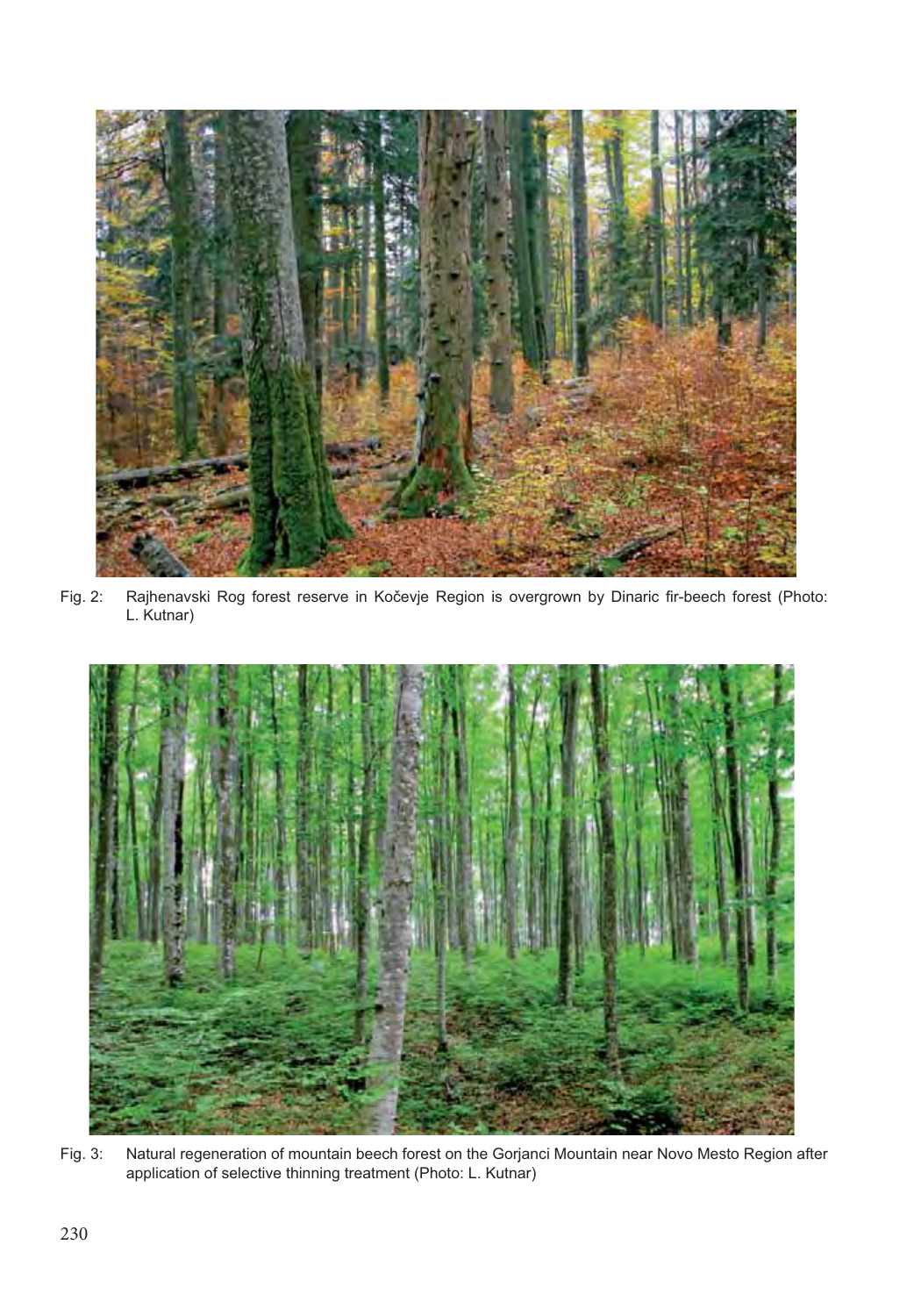# **BEECH DOMINATED FOREST SOIL ECOSYSTEM RESEARCH**

Beech dominated forests are important regarding biodiversity both above- and below-ground. The Slovenian Forestry Institute research team in cooperation with several national and international institutions studied the below-ground aspect of beech dominated forests recently, starting from the basic analyses of fine root growth and their importance for soil structure and carbon dynamics (Kraigher et al. 2007, Železnik et al. 2007, 2009, Grebenc, Štupar, Kraigher 2007) to the applied studies of rhizosphere symbionts diversity. The influence of ozone (Grebenc, Kraigher 2007a, b) and small canopy gap (Grebenc 2005, Grebenc et al. 2009) were proven to influence the below-ground components. Several biodiversity analyses were performed in various groups of beech forests soil organisms including ectomycorrhizal fungi (Grebenc 2005, Grebenc et al. 2009), litter decomposing fungi (Bajc et al., in prep.), eubacteria (GREBENC, BAJC, KRAIGHER 2009, KRAIGHER et al., in prep.) and pedofauna (GREBENC, BAJC, KRAIGHER 2009, GRGIČ et al., in prep.) all indicating a high biodiversity under moderate anthropogenic influence, pronounced differences among sites and within repetitions at sites, and also a general shortage of knowledge on below-ground components in temperate beech forests. Studies represented parts of national and international (EU) projects covering different forest management systems applied in the country, from virgin forests, managed forests, to remediation sites and the international beech provenance trial.

# **FUTURE PERSPECTIVES OF BEECH FORESTS**

Predicted climate changes could cause significant changes in the beech forest distribution. The change of forest vegetation pattern, driven by expected climate changes, has been studied recently (KUTNAR, KOBLER 2007, KUTNAR et al. 2009). Based on the three different climate scenarios, the trend scenario, the hot-and-dry scenario, and the wet-and-less-hot scenario, the simulations showed that the spatial pattern of forest vegetation types would be altered significantly under impacts of predicted changes. In the following decades the vegetation type of major part of forest sites might change. Due to the predicted climate warming, the share of thermophilous forests might increase from the present 14% to range between 21% (wet-less-hot scenario) and 71% (hot-dry scenario). The share of thermophilous forests, which are economically less interesting and more fire-prone, will increase significantly by replacing mesic beech forests. From ecological-, nature-conservation- and forest-management points of view, the predicted decrease of the share of Dinaric fir-beech forest (*Omphalodo-Fagetum*) is especially important (Kutnar, Kobler 2007, Kutnar et al. 2009). Taking into account the most pessimistic hot-dry scenario, and assuming the actual ecological niche of this forest would not change in the future, this forest type might disappear completely from the territory of Slovenia by the end of the 21st century.

## **Acknowledgements**

We are grateful to Dragan Matijašić, M.Sc., Head of the Department for Forest Management Planning of the Slovenia Forest Service (Ljubljana, Slovenia) for his cooperation, critical review and valuable comments. The work was supported financially by the Slovenian Research Agency and the Ministry for Agriculture, Forest and Food of the Republic of Slovenia in the frame of applied research project CRP-V4-0492 and COST Action E52. Conservation of forest genetic resources in Slovenia and tasks related to forest reproductive material and approval of basic material is part of public forest service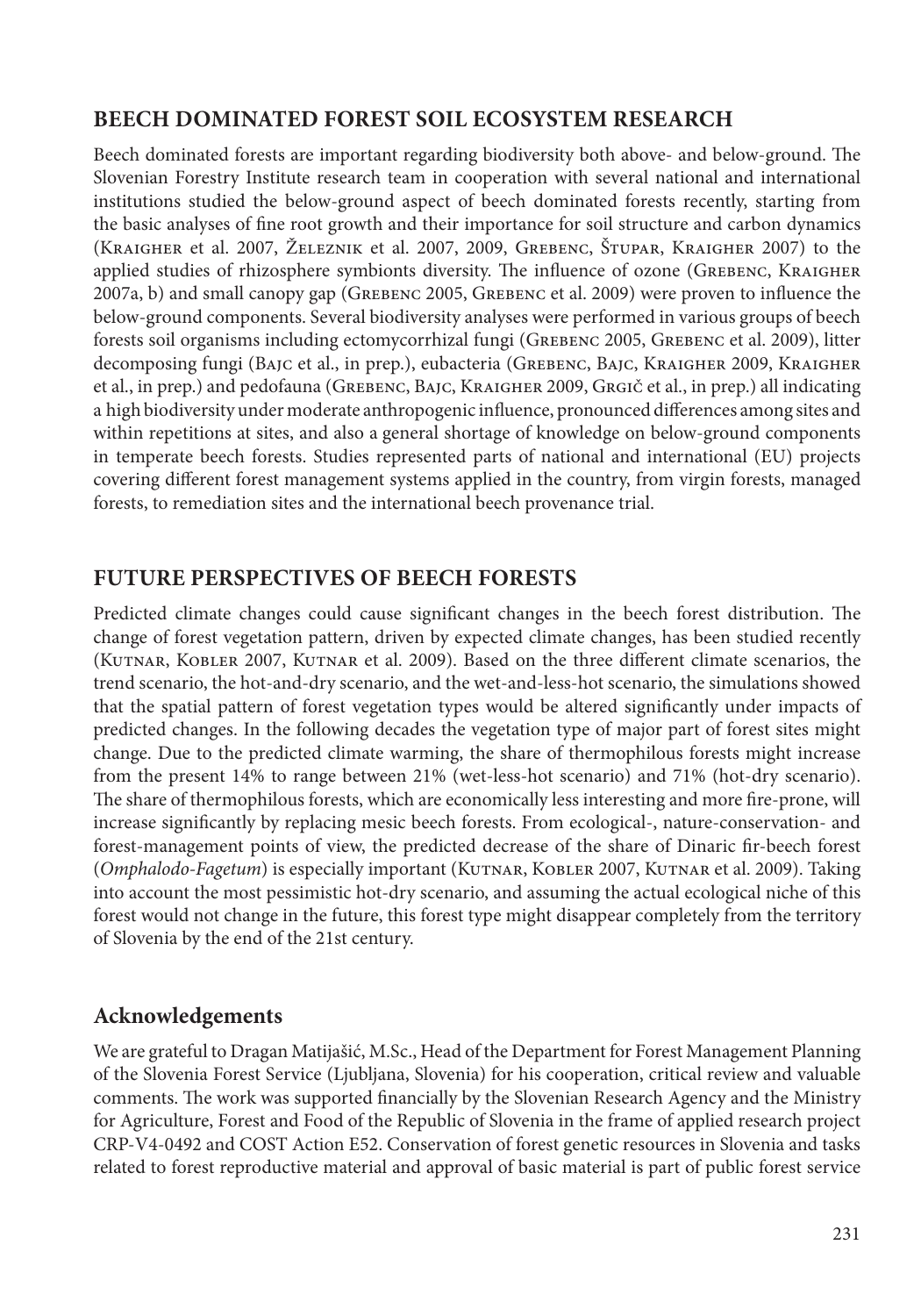after the Forest Act, financed by the Ministry for Agriculture, Forestry and Food RS. All research is part of the research programme Forest Biology, Ecology and Technology (P4-0107) and research and developmental projects, financed primarily by the Slovenian Research Agency. The below-ground studies were part of COST E6 EUROSILVA, COST E38 Woody root processes and contribute to the new COST Action FP0803 Below-ground carbon turnover in European forests.

#### **REFERENCES**

- Anonymous. 1993. Forest Act (ULRS, no. 30/93, 13/98, 56/99, 67/02, 110/02, 112/06, 115/06, 110/07).
- Anonymous. 1999. Council Directive no. 1999/105/EC of 22 December 1999 on the marketing of the forest reproductive material. – 1999/105/EC. Official gazette L 011: 0017 - 0040.
- Anonymous. 2002. Basic forest reproductive material Act (ULRS, no. 58/02, 85/02).
- Anonymous. 2003. Rules on requirements and approval procedure of basic forest reproductive material in the categories "source identified" and "selected" and of Slovenian national list of basic forest reproductive material (ULRS, no. 91/03).
- Anonymous. 2006. Poročilo o delu Zavoda za gozdove Slovenije za leto 2005. Poročilo Zavoda za gozdove Slovenije o gozdovih za leto 2005. [Forest Report of Slovenia Forest Service for the year 2005.] Zavod za gozdove Slovenije, Ljubljana, 71 p.
- Brus R. 1999. Genetska variabilnost bukve (*Fagus sylvatica* L.) v Sloveniji in primerjava z njeno variabilnostjo v srednji in jugovzhodni Evropi: doktorska disertacija. [Genetic variation of the beech (*Fagus sylvatica* L.) in Slovenia and comparison with its variation in central and southeastern Europe: dissertation thesis.] Ljubljana, 130 p.
- Brus R. 2008a. Growing evidence for local post-glacial development of European beech populations in the Southeastern Alps. In: Program & abstracts: the 8th IUFRO International Beech Symposium, Nanae, Hokkaido, Japan, 8 - 13 September 2008, 3 p.
- Brus R. 2008b. Razvoj, taksonomija in variabilnost navadne bukve (*Fagus sylvatica* L.) v Sloveniji. In: Bončina A. (ed.): Bukovi gozdovi: ekologija in gospodarjenje. [Development, taxonomy and variability of European beech (*Fagus sylvatica* L.) in Slovenia.] Zbornik razširjenih povzetkov predavanj. Ljubljana: Biotehniška fakulteta, Oddelek za gozdarstvo in obnovljive gozdne vire, 2008, p. 17-19.
- Brus R., HORVAT-MAROLT S., PAULE L. 2000. Nova spoznanja o obstoju ledenodobnih zatočišč bukve (*Fagus sylvatica* L.) na ozemlju današnje Slovenije. [New recognitions of the existence of the beech (*Fagus sylvatica* L.) glacial refugia on the present Slovenian territory.] In: Potočnik I. (ed.): Nova znanja v gozdarstvu – prispevek visokega školstva. Zbornik referatov študijskih dni, Kranjska Gora, 11. – 12. 5. 2000. Ljubljana: Biotehniška fakulteta, Oddelek za gozdarstvo in obnovljive gozdne vire, 2000, p. 77-88.
- Brus R., Paule L., Gömöry D. 1999. Genetska variabilnost bukve (*Fagus sylvatica* L.) v Sloveniji [Genetic variation of beech (*Fagus sylvatica* L.) in Slovenia.] Zb. gozd. lesar., 60: 85-106.
- Čarni A., Marinček L., Seliškar A., Zupančič M. 2002. Vegetacijska karta gozdnih združb Slovenije 1:400,000. [The vegetation map of forest communities of Slovenia 1: 400,000.] Biološki inštitut Jovana Hadžija, ZRC SAZU, Ljubljana.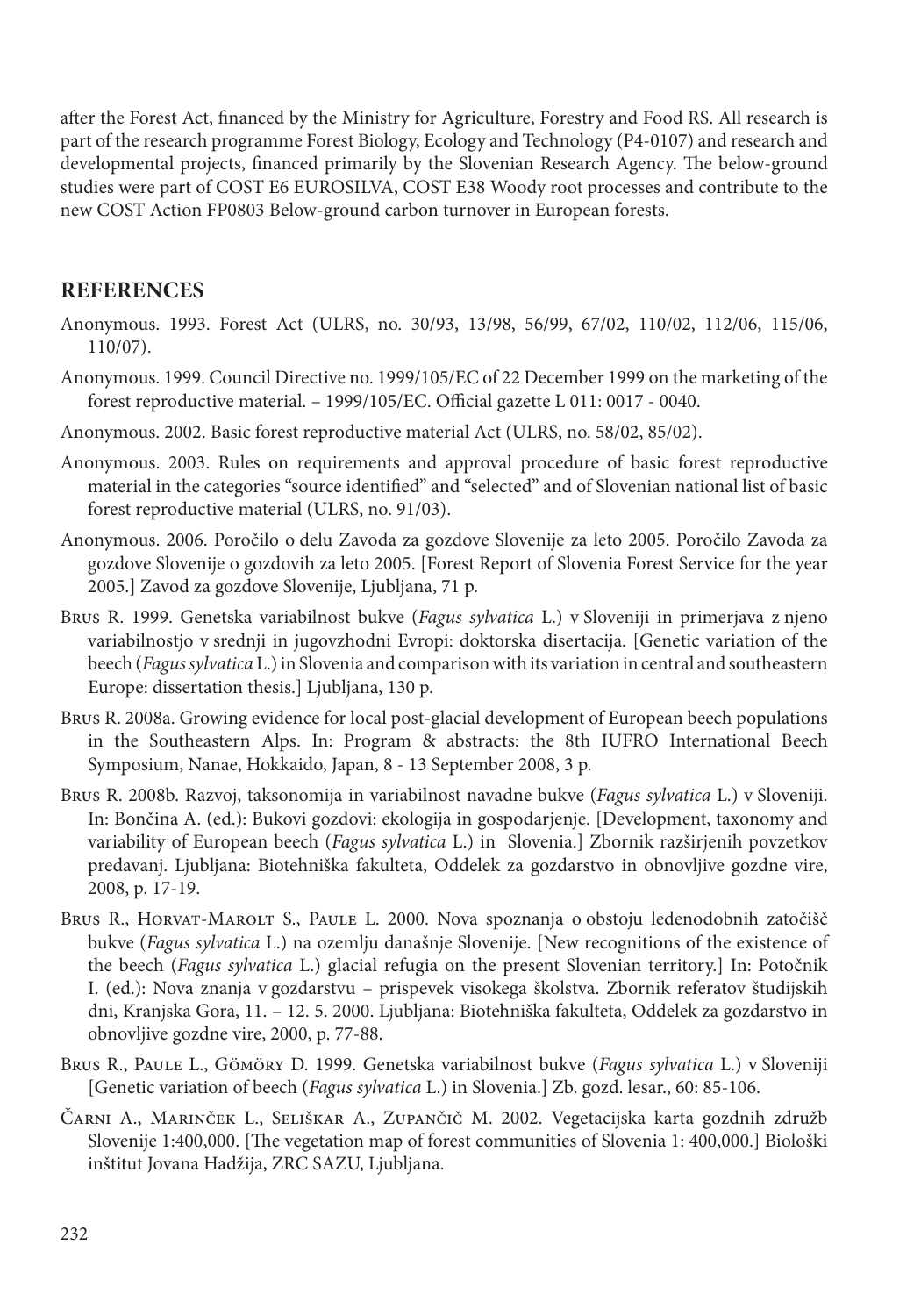- Culiberg M. 1994. Dezertifikacija in reforestacija slovenskega Krasa. [Desertification and reforestation of the Karst in Slovenia.] Poročilo o raziskovanju paleolitika, neolitika in enolitika v Sloveniji (Ljubljana), 22 (1994), p. 201-217.
- Culiberg M. 1999. Vegetacija Krasa v preteklosti. [Vegetation of the Karst in the past.] In: Likar, V., Zalik Huzjan. M, Culiberg M., Kranjc A. (eds.): Pokrajina–življenje–ljudje. Ljubljana, Založba ZRC, ZRC SAZU: 99-102.
- Dakskobler I. 2008. Pregled bukovih rastišč v Sloveniji. [A review of beech sites in Slovenia]. Zbornik gozdarstva in lesarstva, 87: 3-14.
- Diaci J. 2006. Petdeset let premen drugotnih smrekovih gozdov v Sloveniji. [Fifty years of restoration in Norway spruce replacement forests in Slovenia.] In: Simončič P., Čater M. (eds.): Splošne ekološke in gozdnogojitvene osnove za podsadnjo bukve (*Fagus sylvatica* L.) v antropogenih smrekovih sestojih. Studia forestalia Slovenica, no. 129. Ljubljana, Gozdarski inštitut Slovenije, Silva Slovenica, p. 56-67.
- Grebenc T. 2005. Types of ectomycorrhizae in beech (*Fagus sylvatica* L.) in natural and managed forest. Dissertation. Biotechnical Faculty, University of Ljubljana, Ljubljana, 174 p. (http://www. digitalna-knjiznica.bf.uni-lj.si/dd\_grebenc\_tine.pdf)
- Grebenc T., Bajc M., Kraigher H. 2009. Razkroj lesa in biotska raznovrstnost gliv in bakterij v opadu naravnih sestojev z bukvijo. [Wood decomposition and the biodiversity of wood decomposing fungi and bacteria in natural beech stands.] In: Humar M., Kraigher H. (eds): Trajnostna raba lesa v kontekstu sonaravnega gospodarjenja z gozdovi. Studia forestalia Slovenica, 135. Ljubljana, Gozdarski inštitut Slovenije, Silva Slovenica: p. 47-54.
- Grebenc T., Christensen M., Vilhar U., Čater M., Martin M. P., Simončič P., Kraigher H. 2009. Response of ectomycorrhizal community structure to gap opening in natural and managed temperate beech dominated forests. Canadian Journal of Forest Research, 39: 1375-1386.
- Grebenc T., Kraigher H. 2007a. Changes in the community of ectomycorrhizal fungi and increased fine root number under adult beech trees chronically fumigated with double ambient ozone concentration. Plant Biology, 9: 279-287.
- Grebenc T., Kraigher H. 2007b. Types of ectomycorrhiza of mature beech and spruce at ozonefumigated and control forest plots. Environmental Monitoring and Assessment, 128: 47-59.
- Grebenc T., Štupar B., Kraigher H. 2007. The role of roots and mycorrhizae in carbon sequestration. Studia Forestalia Slovenica, 130: 399-413.
- Habitat Directive. 1992. Council Directive no. 92/43/EEC of 21 May 1992 on the conservation of natural habitats and of wild fauna and flora.
- Jurc D. 2007. Patogeni drevja in spremembe podnebja v Sloveniji. [Pathogens of trees and climate change in Slovenia.] In: Jurc M. (ed.): Podnebne spremembe: vpliv na gozd in gozdarstvo. [Climate change: impact on forest and forestry.] Studia forestalia Slovenica, no. 130. Ljubljana, Biotehniška fakulteta, Oddelek za gozdarstvo in obnovljive gozdne vire. [Biotechnical Faculty, Department of Forestry and Renewable Forest Resources Slovenia.], 203-215.
- Košir Ž., Zorn-Pogorelc M., Kalan J., Marinček L., Smole I., Čampa L., Šolar M., Anko B., Accetto M., Robič D., Toman V., Žgajnar L., Torelli N. 1974. Gozdnovegetacijska karta Slovenije, M 1 : 100,000. [The forest vegetation map of Slovenia, M 1:100,000.] Ljubljana, Biro za gozdarsko načrtovanje.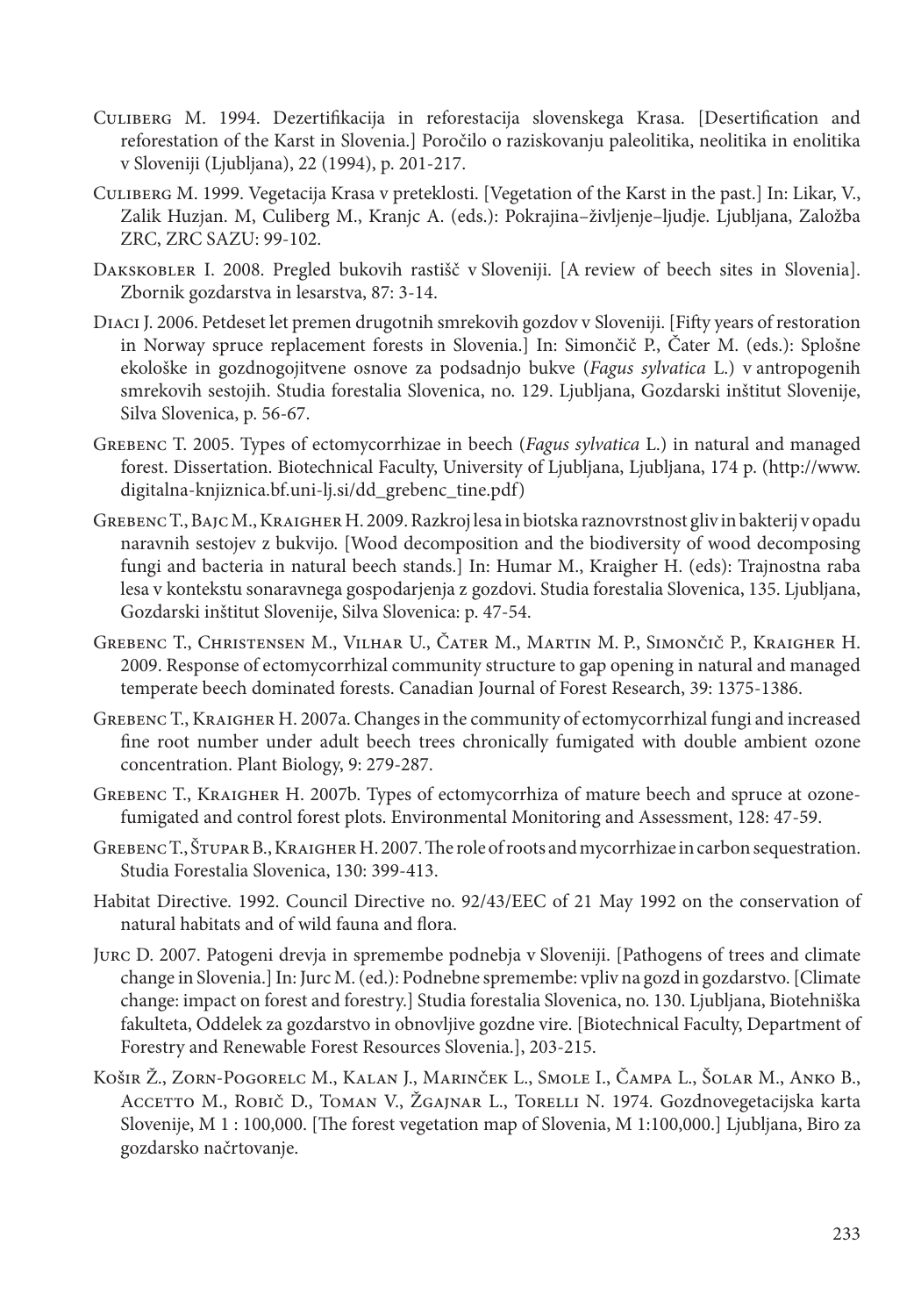- Košir Ž., Zorn-Pogorelic M., Kalan J., Marinček L., Smole I., Čampa L., Šolar M., Anko B., Accetto M., Robič D., Toman V., Žgajnar L., Torelli N., Tavčar I., Kutnar L., Kralj A. 2003. Gozdnovegetacijska karta Slovenije. M 1:100,000. [The forest vegetation map of Slovenia, M 1:100,000.] Gozdarski inštitut Slovenije, Ljubljana.
- Kotar M., Brus R. 1999. Naše drevesne vrste. [Our tree species.] Ljubljana, Slovenska matica: 320 p.
- Kraigher H., Al Sayegh-Petkovšek S., Grebenc T., Simončič P. 2007. Types of ectomycorrhiza as pollution stress indicators: case studies in Slovenia. Environ. Monit. Assess., 128: 31-45.
- KRAIGHER H., BOŽIČ G., VERLIČ A. 2009. Seznam gozdnih semenskih objektov stanje na dan 1. 1. 2009. Urad. list Repub. Slov. (179), 26. 01. 2009, 19, 6, p. 494-500.
- Kraigher H., Pučko M., Božič G. 2004. Revision of forest seed objects (seed stands) in Slovenia in 2003/2004. In: Konnert M. (ed.): Forum Genetik – Wald – Forstwirtschaft: Tagungsbericht: Ergebnisse forstgenetischer Feldversuche und Laborstudien und ihre Umsetzung in die Praxis: Arbeitstagung von 20. – 22. September 2004 in Teisendorf. Teisendorf, Bayerisches Amt für forstliche Saat- und Pflanzenzucht: 216-227.
- Kutnar L., Kobler A. 2007. Potencialni vpliv podnebnih sprememb na gozdno vegetacijo v Sloveniji. [Potential impact of climate changes on forest vegetation in Slovenia.] In: Jurc M. (ed.): Podnebne spremembe: vpliv na gozd in gozdarstvo. [Impact on forest and forestry.] Ljubljana: Biotehniška fakulteta, Oddelek za gozdarstvo in obnovljive gozdne vire. [Biotechnical Faculty, Department of Forestry and Renewable Forest Resources Slovenia Studia forestalia Slovenica, 130: 289-304.
- Kutnar L., Kobler A., Bergant K. 2009. Vpliv podnebnih sprememb na pričakovano prostorsko prerazporeditev tipov gozdne vegetacije. [The impact of climate change on the expected spatial redistribution of forest vegetation types.] Zbornik gozdarstva in lesarstva, 89: 33–42.
- Lesnik T., Matijašić D. 2006. Wälder Sloweniens. Forst und Holz, 61: 168-172.
- Magri D., Vendramin G. G., Comps B., Dupanloup I., Geburek T., Gömöry D., Latałowa M., Litt T., Paule L., Roure J. M., Tantau I., Knaap W. O., Petit R. J., Beaulieu J. L. 2006. A new scenario for the Quaternary history of European beech populations: palaeobotanical evidence and genetic consequences. New Phytologist, 171: 199-221.
- Mlinšek D. 1980. Gozdni rezervati v Sloveniji. [Forest reserves in Slovenia.] Ljubljana, Inštitut za gozdno in lesno gospodarstvo pri Biotehniški fakulteti: 414 p.
- Ogris N., Jurc M., Jurc D. 2008. Varstvo bukovih gozdov danes in jutri. [Protection of beech forests – today and tomorrow.] In: Bončina A. (ed.): Bukovi gozdovi: ekologija in gospodarjenje. Zbornik razširjenih povzetkov predavanj. Ljubljana. Biotehniška fakulteta, Oddelek za gozdarstvo in obnovljive gozdne vire: 36-39.
- Perko F. 2007. Gozd in gozdarstvo Slovenije. [Slovenian forests and forestry.] Ljubljana, Zveza gozdarskih društev, Ministrtvo za kmetijstvo, gozdarstvo in prehrano RS, Zavod za gozdove Slovenije, 39 p.
- Pisek R. 2005. Map of the European beech (*Fagus sylvatica* L.) distribution in Slovenia according to its share in growing stock. Ljubljana, Slovenia Forest Service, map.
- Smolej I., Brus R., Pavle M., Žitnik S., Grecs Z., Bogataj N., Ferlin F., Kraigher H. 1998. Beech and oak genetic resources in Slovenia. In: Turok J., Kremer A., Vries S. de (eds.): First EUFORGEN meeting on social broadleaves. 23 – 25 October 1997, Bordeaux, France. [Rome]: International Plant Genetic Resources Institute: 64-74.